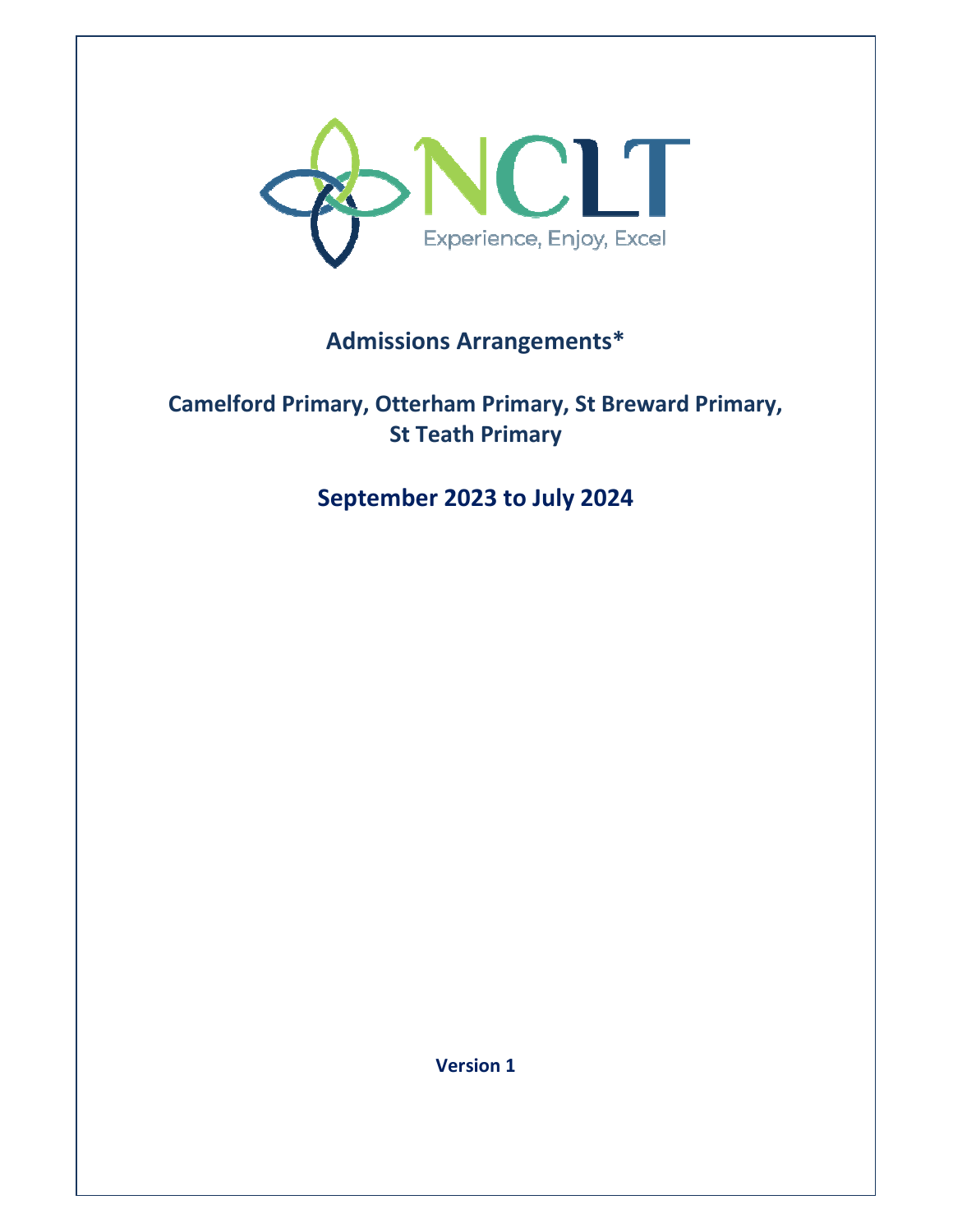# **Admission arrangements 2023/24**

# **1. Introduction**

The Trustees of North Cornwall Learning Trust are the admission authority for all member schools in the Trust, including Camelford Primary School, Otterham Primary School, St Breward Primary School and St Teath Primary School.

Each school will participate fully in Cornwall Council's Fair Access Protocol and Cornwall Council's Coordinated Admissions Schemes. Details of these schemes are available on the Council's website (www.cornwall.gov.uk/admissions) or on request from Cornwall Council. Closing dates and other details about the application process will be stated in those schemes.

# **2. Applying for a place**

All applications for places in reception or during the school year must be made direct to the applicant's home local authority on the appropriate application form. The application form and supporting information will be available on Cornwall Council's website. There is no supplementary information form required by the Local Governing Board of the admitting school.

However, if your child has an Education, Health and Care Plan, you **do not** need to complete an application form as a school place will be identified through a separate process.

# **3. Allocation of places**

Children with an Education, Health and Care Plan that names the school will be admitted regardless of the number on roll in the year group.

Children in Care who are directed to the school by Cornwall Council (or Secretary of State in the case of academies) will be admitted to the school regardless of the number on roll in the year group.

Please note admission to the specialist provision provided by the Camelford ARB is determined by Cornwall Council not by Camelford School or the NCLT.

The published admission numbers (PAN) in 2023/2024 are as follows:

| School                             | <b>PAN</b> |
|------------------------------------|------------|
|                                    |            |
| Camelford Primary School,          | 45         |
|                                    |            |
| <b>Otterham Primary School</b>     | 12         |
|                                    |            |
| <b>St Breward Primary School</b>   | 10         |
|                                    |            |
| St Teath Primary School            | 15         |
|                                    |            |
| Total PAN for NCLT primary schools | 82         |
|                                    |            |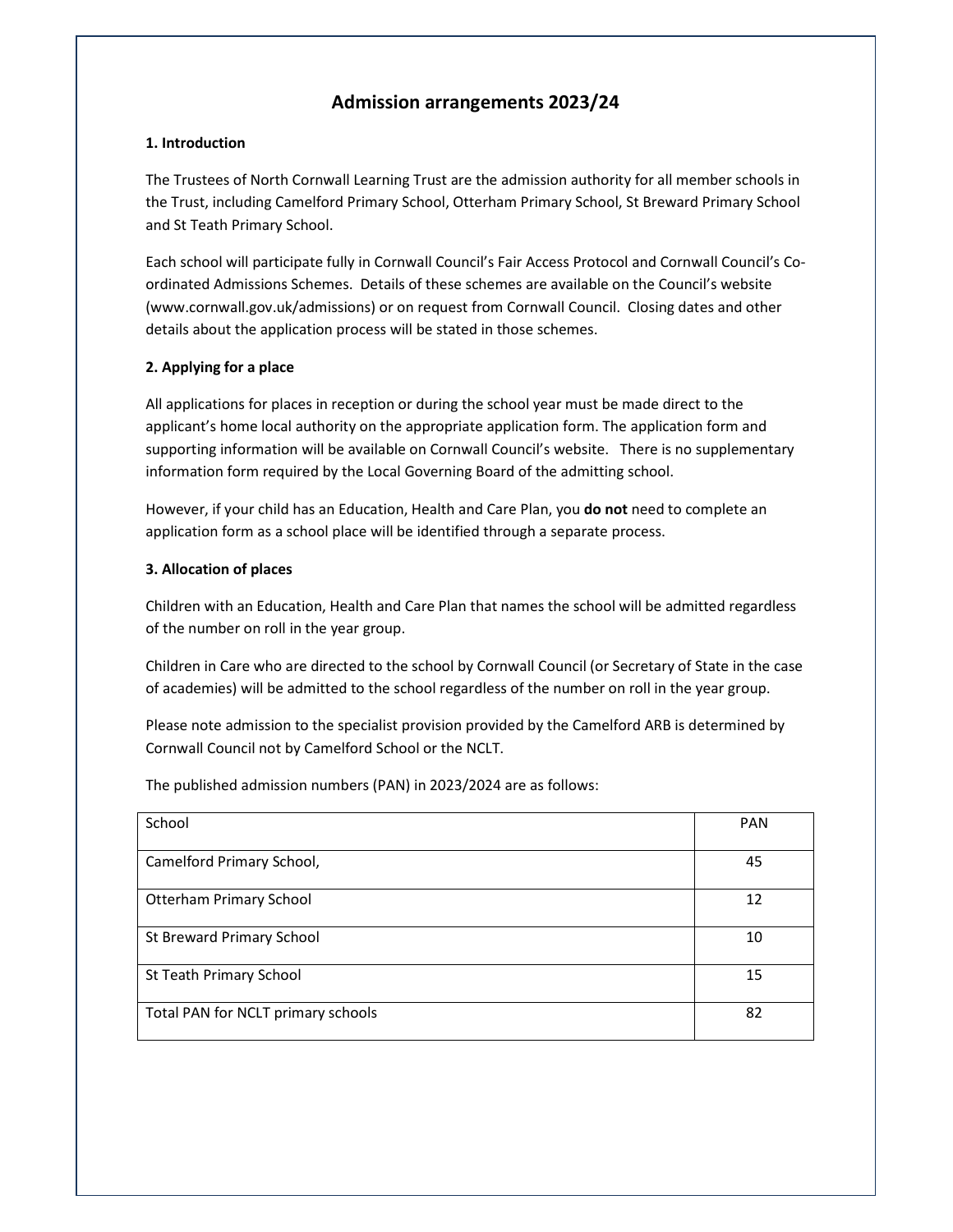Places will be allocated up to this number. In the event that more applications are received than places available, the oversubscription criteria listed later in this document will be used to decide on allocations. If the school is not oversubscribed, all applicants will be admitted.

# **4. Deferred entry/delayed entry**

All children are entitled to start school full-time in the September following their fourth birthday. However, parents may choose deferred or part-time entry to the reception year for their child, bearing in mind that by law children have to be in full-time education by the start of the term following their fifth birthday – when they reach 'compulsory school age'. Parents of summer-born children may also seek a place for their child outside their normal age group i.e. entry to reception a year later than normal, for example if the child may naturally have fallen into a lower age group if it were not for being born prematurely. Parents choosing part-time or deferred entry or wishing to delay entry to the reception year must contact the Headteacher.

# **5. Admission of children outside their normal age group**

Parents may seek a place for their child outside of their normal age group, for example, if the child is gifted and talented or has experienced problems such as ill health. Those wishing to request placement outside the normal age group should contact the Headteacher. Such requests will be considered on a case-by-case basis and in the best interests of the child concerned. Guidance can also be found at www.cornwall.gov.uk/admissions or on request from the School Admissions Team. Parents who are refused a place at a school for which they have applied have the right of appeal to an independent admission appeal panel. However, they do not have a right of appeal if they have been offered a place and it is not in the year group they would like.

# **6. Appeals**

Applicants refused a place at the school have the right of appeal. Appeals are heard by an independent appeals panel arranged by Cornwall Council on behalf of the Governing Board. Further details and a timeline can be found in the Cornwall Council's Co-ordinated Admissions Scheme. Applicants can only appeal again for a place in the same school within the same academic year if the admission authority for that school has accepted a further application because there has been a significant and material change in the circumstances of the parent or carer, child or school (e.g., a change of address into a school's designated area) but has determined that the new application must also be refused.

# **7. Waiting lists**

If the school is oversubscribed, a waiting list will be held for the whole of the academic year for all year groups and parents/carers can request that their child is added to this list if they are refused a place. The waiting list will be based on the school's oversubscription criteria and a child's place on a waiting list is subject to change according to additional information received about applications or children being added to the list – so their place on the list might move up or down. **No priority is given to the length of time that a child has been on the list.** Children with an Education, Health and Care Plan and Children in Care or children that were previously in care will take precedence over those on the waiting list. Children admitted under the Fair Access Protocol will also be given priority over children on the waiting list.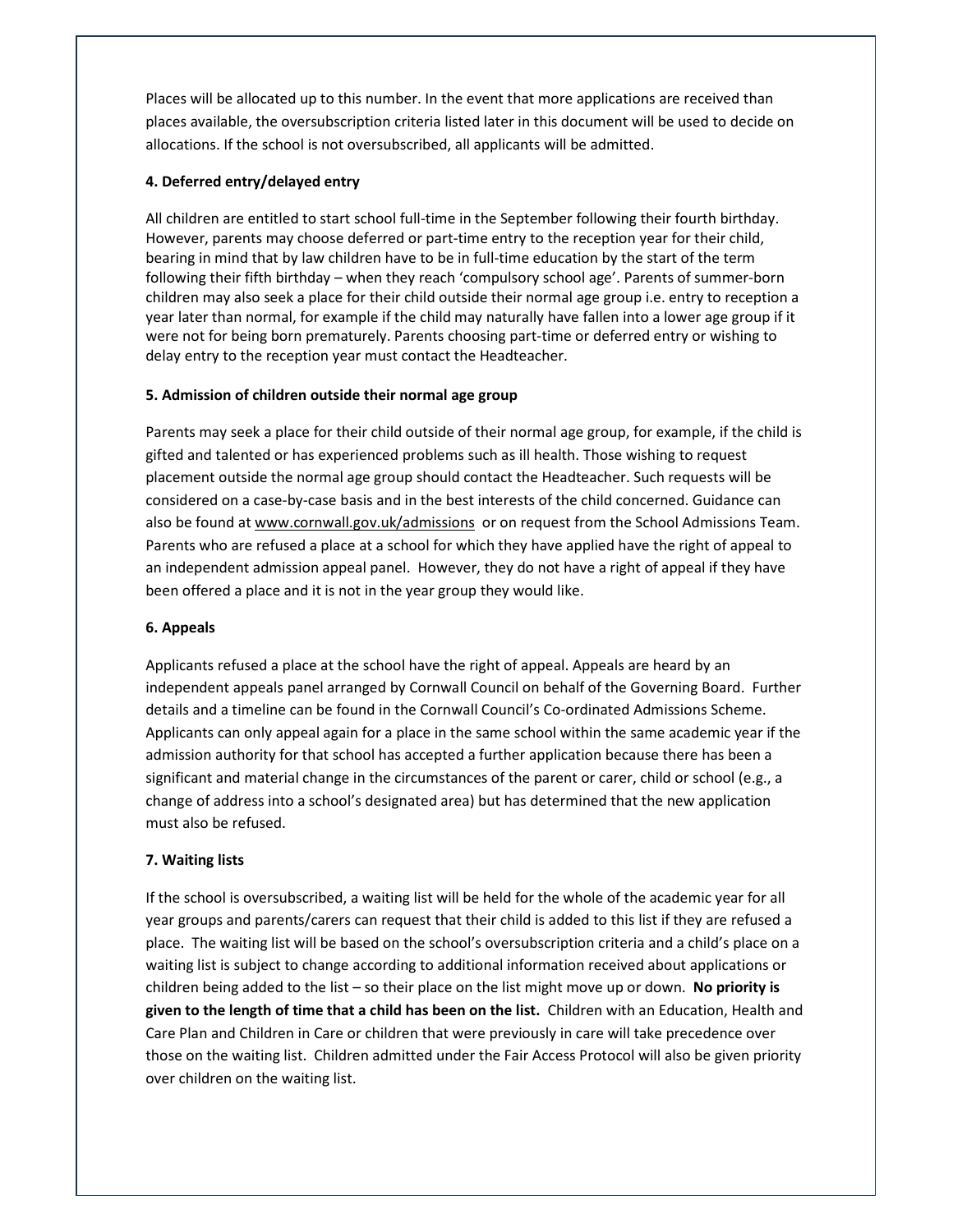# **8. Oversubscription Criteria (applicable to all schools)**

In the event of there being more applications than places for any year group during the school year, the following oversubscription criteria will be used to prioritise applications, after the admission of children whose Education, Health and Care Plan that names the school:

1. Children in care and children who were previously in care but immediately after being in care became subject to an Adoption, Child Arrangement, or Special Guardianship Order including those who appear (to the admission authority) to have been in state of care outside England and ceased to be in care as a result of being adopted.

2. Children whose parents/carers are employed at the school on a permanent basis.

a) where the member of staff has been employed at the school for two or more years at the time at which the application for admission to the school is made, or

b) the member of staff is recruited to fill a vacant post for which there is a demonstrable skill shortage.

3. Children who live within the designated area of the school, as defined by Cornwall Council, or whose parents/carers can provide evidence that they will be living in the designated area of the school by the date from which admission is required.

If there are more designated area children wanting places than there are places available, criteria 3 to 6 below will be used to decide which of these children should have priority for admission. If there are still places available after all the designated area children have been allocated places, criteria 3 to 6 will be used to decide which of the remaining children should have priority for any spare places.

4. Children with an unequivocal professional recommendation from a doctor, school medical officer, educational psychologist or education welfare officer that non-placement at the school would not be in the best interest of the child. Such recommendations must be made in writing and must give full supporting reasons and will be reviewed by Cornwall Council.

5. Children with siblings who will still be attending the school at the time of their admission.

6. All other children.

Please note that the above oversubscription criteria apply to entry to all year groups at Camelford School, Otterham School, St Breward School and St Teath School.

#### **9. Nursery places at Camelford Primary School and St Breward CP School**

The Governing Body have agreed that the same oversubscription criteria be used, if necessary, to determine admission to nursery class as are used to determine priority for admission to reception.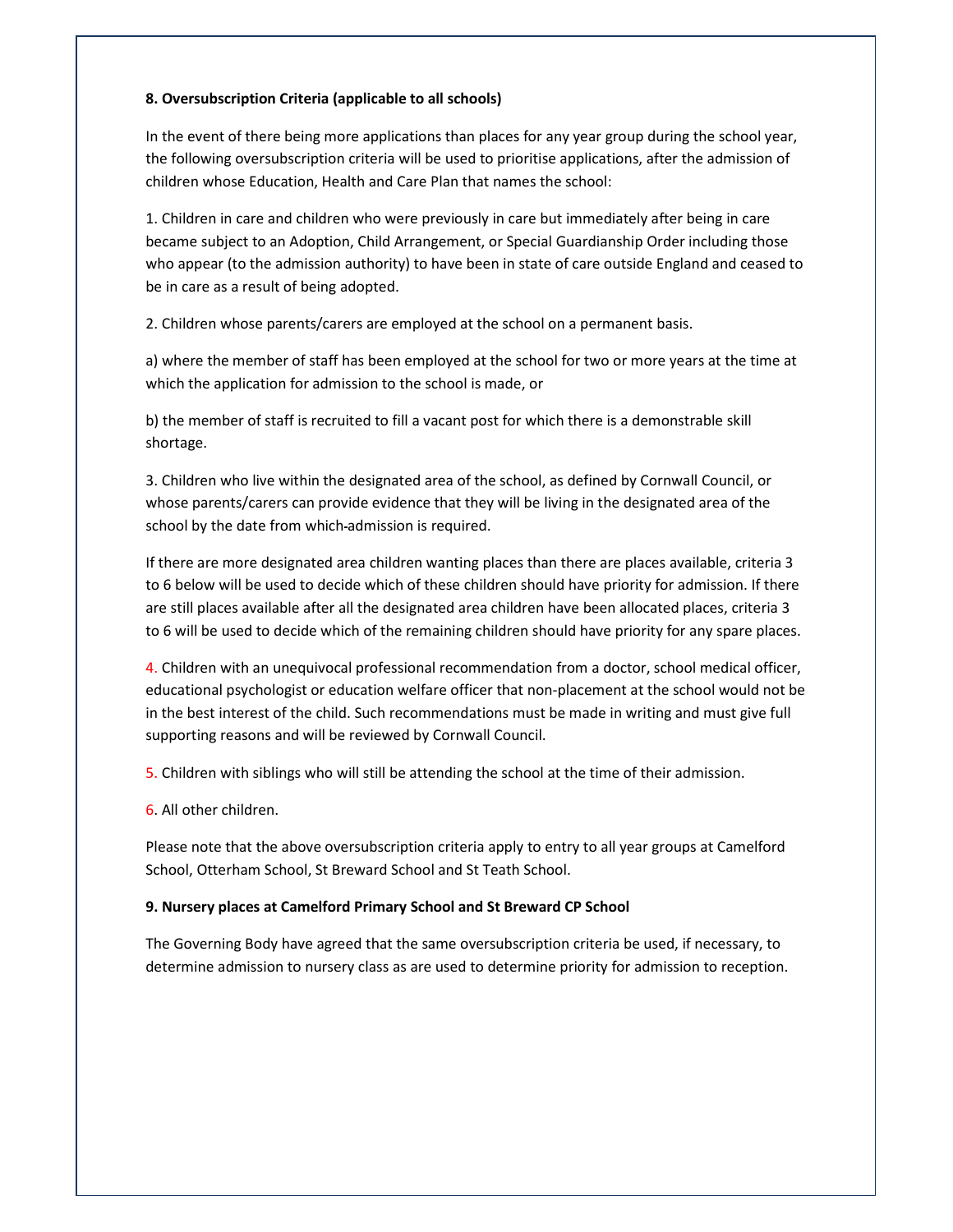# **10. Notes and definitions**

#### **10.1 Children in care**

A 'child in care' may also be referred to as a 'looked after child' and is a child who is (a) in the care of a local authority, (b) being provided with accommodation by a local authority in the exercise of their social services functions (see the definition in Section 22(1) of the Children Act 1989).

A 'child arrangement order' is an order settling the arrangements to be made as to the person with whom the child is to live under Section 8 of the Children Act 1989. Section 14A of the Children Act 1989 defines a 'special guardianship order' as an order appointing one or more individuals to be a child's special guardian (or special guardians).

A child is regarded as having been in state care outside of England if they were in the care of or were accommodated by a public authority, a religious organisation, or any other provider of care whose sole or main purpose is to benefit society (see Section 23ZZA(8) of the Children Act 1989 (inserted by Section 4 of the Children and Social Work Act 2017)).

# **10.2 Designated areas**

Cornwall Council has divided the County into geographical areas. Each of these areas is served by a specific primary school, or in some cases, groups of schools. These areas are called 'designated areas' (you may also have heard these areas referred to as 'catchment' areas). The designated area used in the North Cornwall Learning Trust Primary School's oversubscription criteria will be as defined by Cornwall Council. NB: not all schools prioritise on the basis of designated area or use Cornwall Council's defined area, however, entitlement to home to school transport will still be based on these areas. Your designated school will not always be the one nearest to your home address. Maps are available for all designated areas online at: www.cornwall.gov.uk/admissions or by calling the School Admissions Team on 0300 1234 101 or emailing: schooladmissions@cornwall.gov.uk.

If you are planning to move into the designated area of a North Cornwall Learning Trust Primary School, your application for a place for your child will not be given the priority accorded to designated area pupils without firm evidence of your new address and moving date such as a copy of a signed and dated tenancy agreement or confirmation that contracts have been exchanged.

#### **10.3 Primary schools within the designated area for Sir James Smith's Secondary School**

Primary schools whose designated areas are contained within or form part of the designated area of Sir James Smith's School are as follows:

Boscastle; Camelford; Delabole; Otterham; Port Isaac; St Breward; St Teath; Tintagel.

# **10.4 Children with an unequivocal professional recommendation**

Applicants will only be considered under this criterion where the parent/carer can demonstrate that **only** the preferred school can meet the exceptional medical or social needs of the child, supported by recommendation from, for example, a doctor, school medical officer or education psychologist. Such recommendations must be made in writing to the School Admissions Team and must give full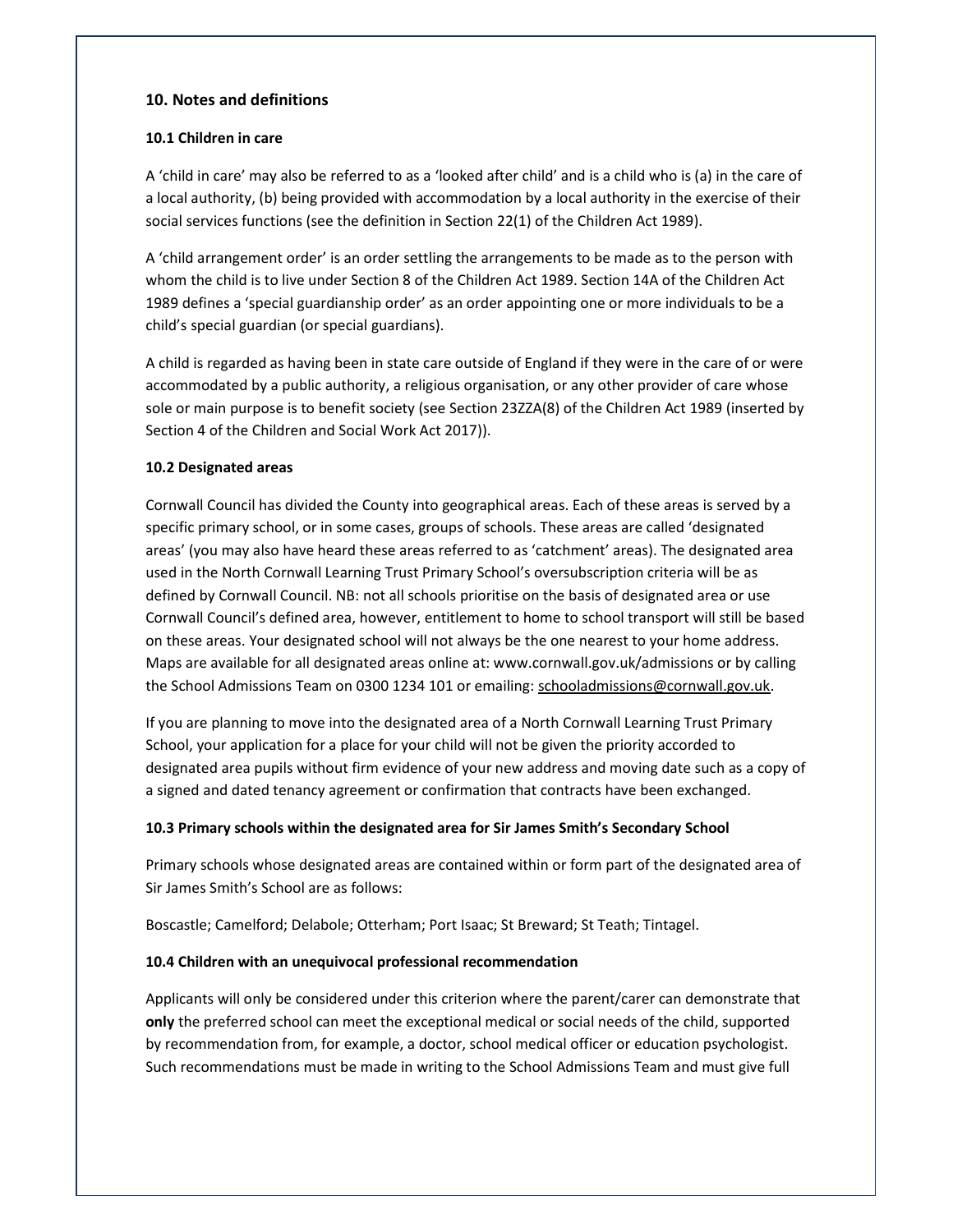supporting reasons. The admission authority will make the final decision on whether or not to accept an application under this criterion.

# **10.5 Siblings**

'Siblings' means brothers or sisters. They are defined as children with at least one natural or adoptive parent in common, living at the same or a different address. Children living permanently in the same household at the same address would also be counted as siblings, regardless of their actual relationship to each other. To qualify as a sibling a child must be on the roll of or due to be on the roll of the school in question at the date of admission.

If a child is a sibling of a multiple birth (e.g. twins, triplets, etc.) and has been offered a place at the requested school, every effort will be made to offer places to siblings at the same school, which may mean allocating places above the Published Admission Number (PAN) where this is possible. However, where this is not possible, parents will be invited to decide which of the children should be allocated the available places(s).

# **10.6 Tie-breakers**

If any of the criteria outlined earlier leave more children with an equal claim than places available, priority will be given to the child who lives nearer to the preferred school.

# **10.7 Final tie-breaker**

Should the tie-breakers above still leave children with an equal claim because distances are exactly the same, random allocation will be used to decide on priority. The school will use Cornwall Council's Random Allocation Protocol, supervised by an independent person, which is available on request.

# **10.8 Distances**

Home to school distances used for tie-breaking will be measured by a straight-line measurement as determined by Cornwall Council's nominated Geographical Information System. Measurements will be between your home address (the centre of the main building of the property) and the main gate of the school (as determined by Cornwall Council).

Distances used to determine nearest school with room (i.e. where it is not possible to offer a place at a preferred school) and for establishing transport entitlements will be measured by the nearest available route as determined by Cornwall Council's nominated Geographic Information System software.

# **10.9 Home address**

Each child can only have one registered address for the purposes of determining priority for admission and transport entitlement. This address should be the place where the child is normally resident at the point of application or evidence of the address from which a child will attend school, in form of written confirmation of a house purchase or a formal tenancy agreement. Exceptional circumstances in relation of the provision of a home address will be considered on a case-by-case basis. If there is shared residence of the child or a query is raised regarding the validity of an address, Cornwall Council will consider the home address to be with the parent with primary day to